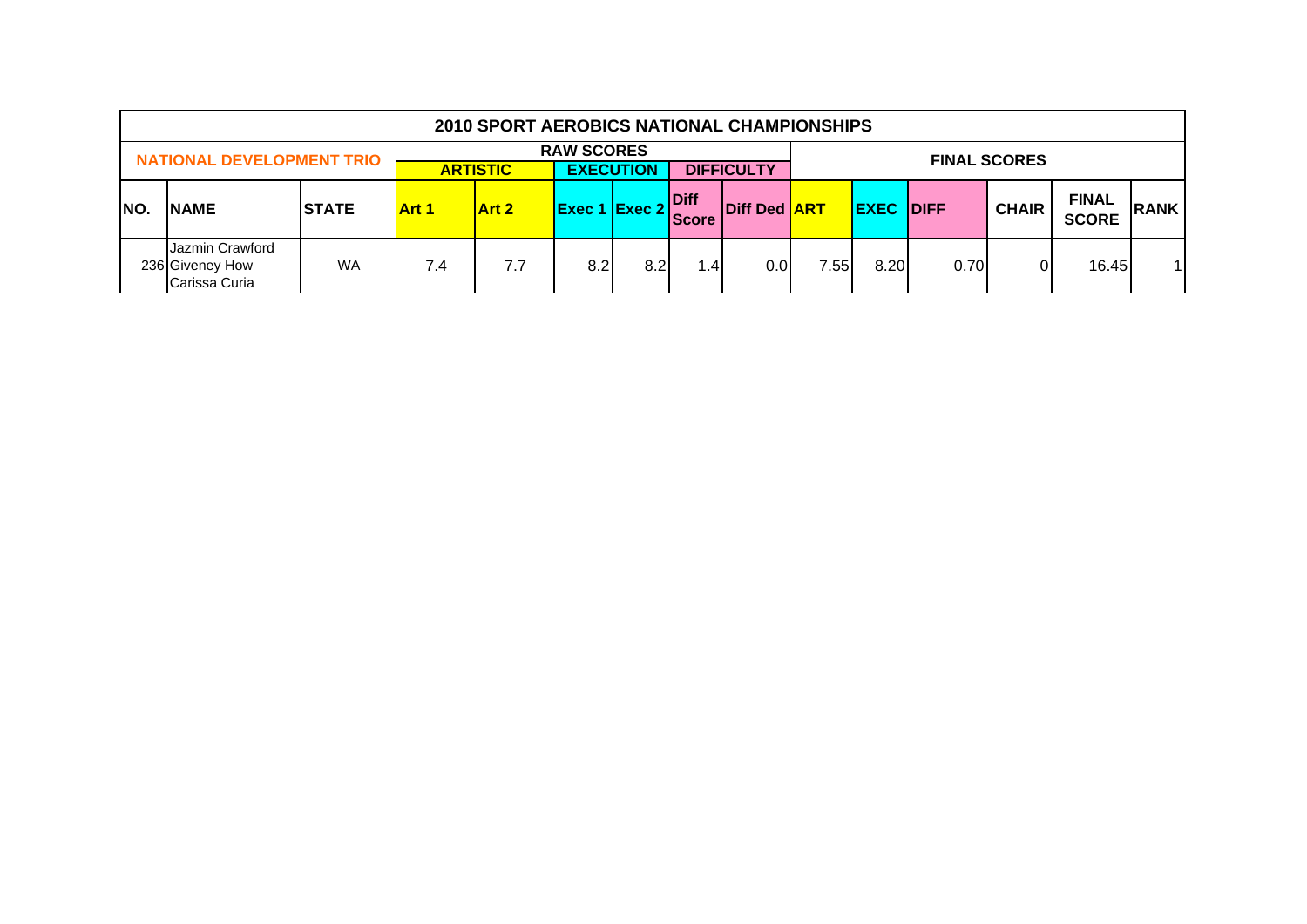|                                                          |               |                                                                                                 |     |  | <b>2010 SPORT AEROBICS NATIONAL CHAMPIONSHIPS</b>    |                   |     |      |     |                                  |                |            |                                                        |                  |                     |             |                |
|----------------------------------------------------------|---------------|-------------------------------------------------------------------------------------------------|-----|--|------------------------------------------------------|-------------------|-----|------|-----|----------------------------------|----------------|------------|--------------------------------------------------------|------------------|---------------------|-------------|----------------|
| <b>SUB-JUNIOR NATIONAL B FEMALE</b>                      |               |                                                                                                 |     |  |                                                      | <b>RAW SCORES</b> |     |      |     |                                  |                |            |                                                        |                  | <b>FINAL SCORES</b> |             |                |
| <b>DIFFICULTY</b><br><b>ARTISTIC</b><br><b>EXECUTION</b> |               |                                                                                                 |     |  |                                                      |                   |     |      |     |                                  |                |            |                                                        |                  |                     |             |                |
| NO. NAME                                                 | <b>ISTATE</b> | <b>Art 1</b>                                                                                    |     |  | $\vert$ Art 2 Exec Exec 2 Int 1 Int 2 EI SellEI Sell |                   |     |      |     | <b>Diff</b><br><b>Score IDed</b> | <b>Diff</b>    | <b>ART</b> | <b>FINAL</b><br><b>EXEC DIFF CHAIR</b><br><b>SCORE</b> |                  |                     | <b>RANK</b> |                |
| 181 Alison Date                                          | QLD           | 8.3 <sub>l</sub>                                                                                | 8.4 |  |                                                      | 6.6               | 6.5 | 6.5I | 6.7 |                                  |                | 8.35       | 6.81                                                   | .50 <sub>1</sub> |                     | 16.66       | $\overline{1}$ |
| 183 Aymee Sleaford                                       | QLD           | 6.3<br>$6.30$   1<br>6.2<br>6.3<br>.501<br>6.2<br>6.4<br>7.81<br>7.95 <sub>1</sub><br>6.4<br>01 |     |  |                                                      |                   |     |      |     | 15.75                            | $\overline{2}$ |            |                                                        |                  |                     |             |                |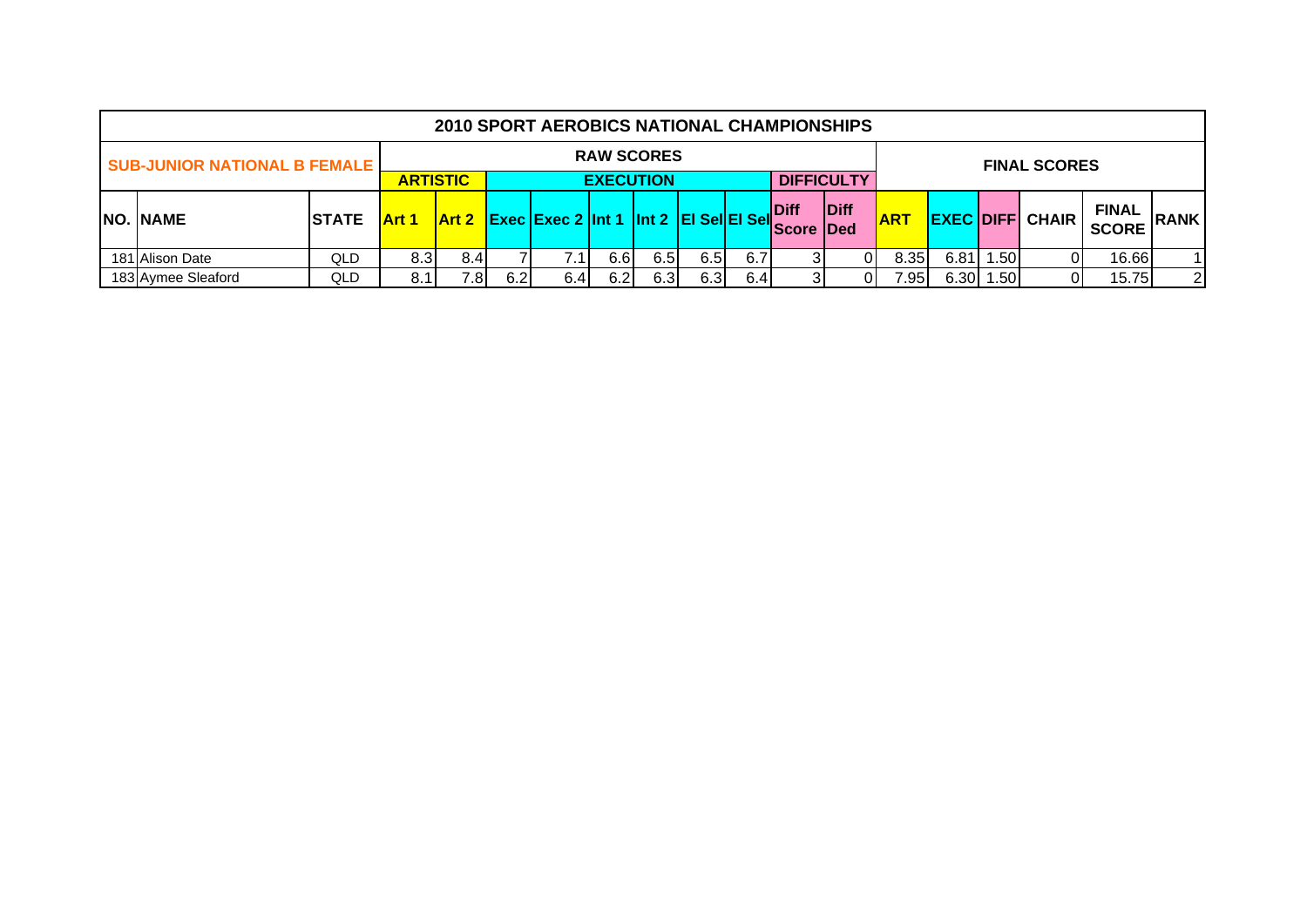|                                 |               |                 |              |     | <b>2010 SPORT AEROBICS NATIONAL CHAMPIONSHIPS</b> |                   |      |     |     |                              |                            |            |      |                  |                         |                              |             |
|---------------------------------|---------------|-----------------|--------------|-----|---------------------------------------------------|-------------------|------|-----|-----|------------------------------|----------------------------|------------|------|------------------|-------------------------|------------------------------|-------------|
| <b>SENIOR NATIONAL B FEMALE</b> |               |                 |              |     |                                                   | <b>RAW SCORES</b> |      |     |     |                              |                            |            |      |                  | <b>FINAL SCORES</b>     |                              |             |
|                                 |               | <b>ARTISTIC</b> |              |     |                                                   | <b>EXECUTION</b>  |      |     |     |                              | <b>DIFFICULTY</b>          |            |      |                  |                         |                              |             |
| <b>NO. NAME</b>                 | <b>ISTATE</b> | <b>Art 1</b>    | <b>Art 2</b> |     | <b>Exec Exec 2 Int 1 Int 2 EI SellEI Sell</b>     |                   |      |     |     | <b>Diff</b><br><b>IScore</b> | <b>Diff</b><br><b>IDed</b> | <b>ART</b> |      |                  | <b>EXEC DIFFI CHAIR</b> | <b>FINAL</b><br><b>SCORE</b> | <b>RANK</b> |
| 220 Eliza Fairlie               | <b>QLD</b>    | 7.1             | 7.4          | 6.8 | 7                                                 | 7.1               | 7.6I | 7.1 | 7.6 | 3.6                          | $\Omega$                   | 7.25       | 7.13 | 1.801            | 0.05                    | 16.13                        |             |
| 202 Chloe Jackson               | <b>VIC</b>    | 7.9             | 7.7          | 6.5 | 6.3                                               | 7.1               | 6.9  | 7.3 | 6.9 | 2.9                          | 0I                         | 7.801      | 6.72 | .45              | $\Omega$                | 15.97                        | 2           |
| 212 Shari James-Abel            | <b>QLD</b>    | 7.9             | 7.9          | 5.6 | 5.8 <sub>1</sub>                                  | 6.7               |      | 6.4 | 6.9 | 2.8                          | 0I                         | 7.90       | 6.24 | .401             | $\Omega$                | 15.54                        | 3           |
| 200 Luisa Grieco                | <b>QLD</b>    | 7.1             | 7.3          | 6.6 | 6.4                                               | 6.8               | 6.8  | 6.9 |     | 2.9 <sub>l</sub>             | 0I                         | 7.201      | 6.68 | .45              | 0.05                    | 15.28                        | 4           |
| 186 Isabella Vizec              | <b>VIC</b>    | 6.7             | 6.8          |     | 6.5                                               | 6.8               | 6.7  |     | 7.1 | 2.7                          | 0I                         | 6.75       | 6.81 | .35 <sub>l</sub> | $\Omega$                | 14.91                        | 5           |
| 210 Kristina Hardner            | <b>VIC</b>    |                 |              | 6.2 | 5.9                                               | 6.7               | 6.91 | 6.6 | 6.8 | 2.8                          | ΟI                         | 7.001      | 6.41 | .401             | 0.05                    | 14.76                        | 6           |
| 194 Tanya Harle                 | <b>VIC</b>    | 6.7             | 6.7          | 6.4 | 61                                                | 6.9               | 6.7  |     | 6.8 | 2.7                          | 0I                         | 6.70       | 6.52 | 1.35             | 0.05                    | 14.52                        |             |
| 198 Claudia Boubeta             | <b>NSW</b>    | 6.2             | 6.3          | 6.3 | 6.61                                              | 6.81              |      | 6.9 |     | 2.3                          | ΟI                         | 6.25       | 6.71 | l.15I            | 0 I                     | 14.11                        | 8           |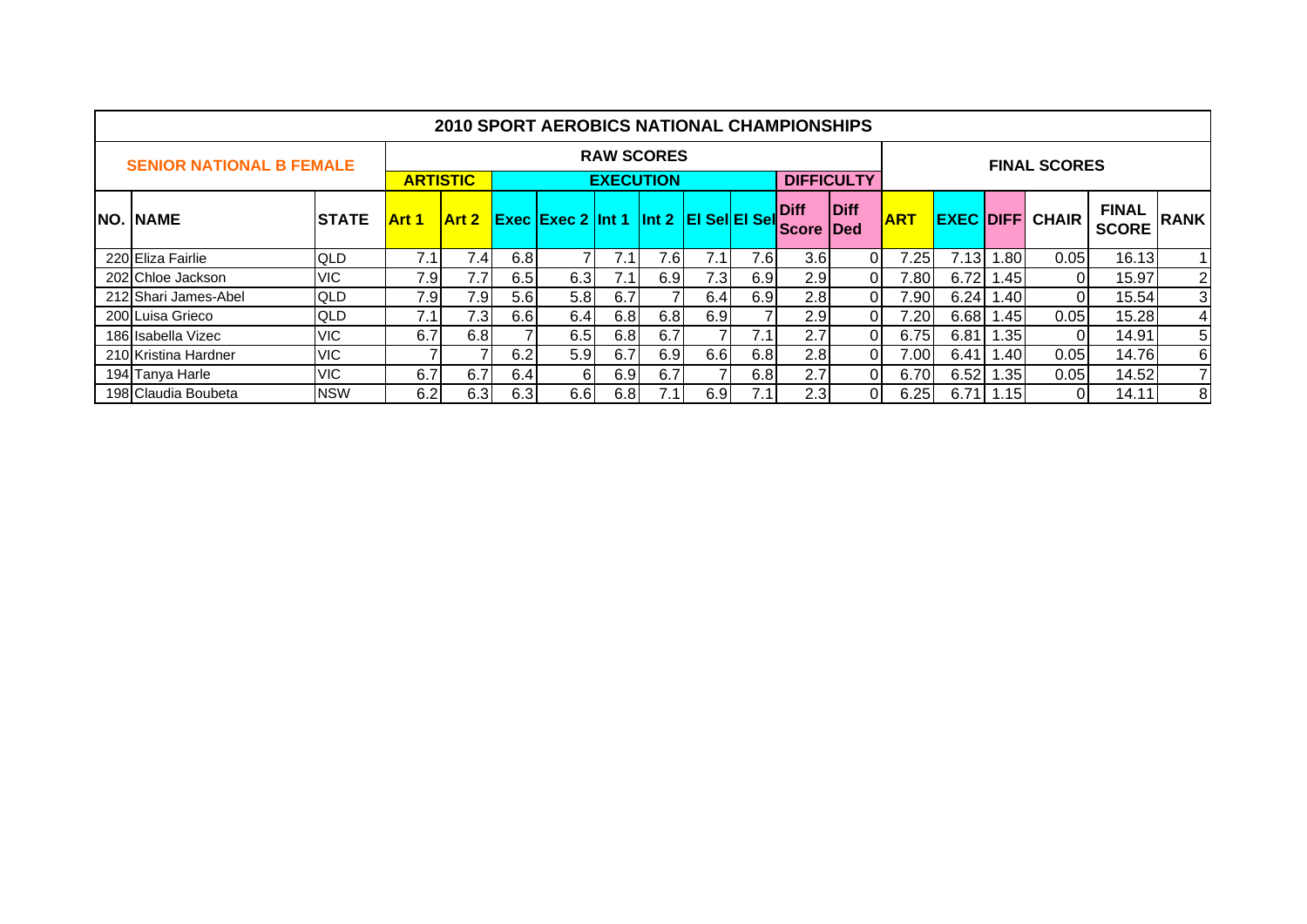|                                 |               |                 |              |     | <b>2010 SPORT AEROBICS NATIONAL CHAMPIONSHIPS</b> |                   |     |     |     |                              |                            |            |      |                  |                        |                              |             |
|---------------------------------|---------------|-----------------|--------------|-----|---------------------------------------------------|-------------------|-----|-----|-----|------------------------------|----------------------------|------------|------|------------------|------------------------|------------------------------|-------------|
| <b>JUNIOR NATIONAL B FEMALE</b> |               |                 |              |     |                                                   | <b>RAW SCORES</b> |     |     |     |                              |                            |            |      |                  | <b>FINAL SCORES</b>    |                              |             |
|                                 |               | <b>ARTISTIC</b> |              |     |                                                   | <b>EXECUTION</b>  |     |     |     |                              | <b>DIFFICULTY</b>          |            |      |                  |                        |                              |             |
| <b>NO. NAME</b>                 | <b>ISTATE</b> | Art 1           | <b>Art 2</b> |     | <b>Exec Exec 2 Int 1 Int 2 EI SellEI Sell</b>     |                   |     |     |     | <b>Diff</b><br><b>IScore</b> | <b>Diff</b><br><b>IDed</b> | <b>ART</b> |      |                  | <b>EXEC DIFF CHAIR</b> | <b>FINAL</b><br><b>SCORE</b> | <b>RANK</b> |
| 197 Soraya Le Marshall          | <b>QLD</b>    | 8.3             | 8.4          | 6.6 | 6.7                                               | 6.6               | 6.6 | 6   | 6.1 | 2.5                          | ΩI                         | 8.35       | 6.52 | .25              | 01                     | 16.12                        |             |
| 201 Stephanie Murphy            | <b>VIC</b>    | 7.2             | 7.7          | 6.6 | 6.8                                               | 6.8               | 6.9 | 6.7 | 6.8 | 3.3                          | ΟI                         | .45        | 6.76 | 1.65             | 01                     | 15.86                        | 2           |
| 189 Madeleine Di-Blasio         | <b>VIC</b>    | 7.5             | 7.8I         | 6.9 | $\overline{7}$                                    | 6.8               | 6.7 | 6.5 | 6.5 | 2.1                          | 0I                         | 7.65       | 6.80 | .05              | $\Omega$               | 15.50                        | 3           |
| 191 Montana Zillfleish          | <b>QLD</b>    | 8.1             | 8            | 6.3 | 6.1                                               | 6.2               | 6   | 61  | 5.8 | 2.5                          | 0I                         | 8.05       | 6.11 | .25              | 01                     | 15.41                        | 4           |
| 187 Lani Nielsen                | <b>QLD</b>    | 7.6             | 7.8I         | 6.1 | 5.9                                               | 6.1               | 61  | 6.5 | 5.7 | 2.7                          | ΟI                         | 7.70       | 6.04 | .35 <sub>l</sub> | Οl                     | 15.09                        | 5           |
| 203 Katie Underwood             | <b>QLD</b>    | 7.61            | 7.4          | 6.3 | 6.1                                               | 6.2               | 6.1 | 61  | 5.9 | 2.3                          | ΟI                         | 7.50       | 6.14 | 1.15I            | 01                     | 14.79                        | 6           |
| 199 Chelsea Clark               | <b>NSW</b>    | 6.8             | 7.2          | 6.6 | 6.4                                               | 6.5               | 6.5 | 6.5 | 6.4 | 2.2                          | 0I                         | 7.00       | 6.49 | 1.10I            | Οl                     | 14.59                        |             |
| 209 Vanessa Jackson             | <b>VIC</b>    | 6.8             |              | 6.2 | 6.4                                               | 6.2               | 6.1 | 61  | 5.9 | 2.5                          | ΩI                         | 6.95       | 6.19 | .251             | 01                     | 14.39                        | 8           |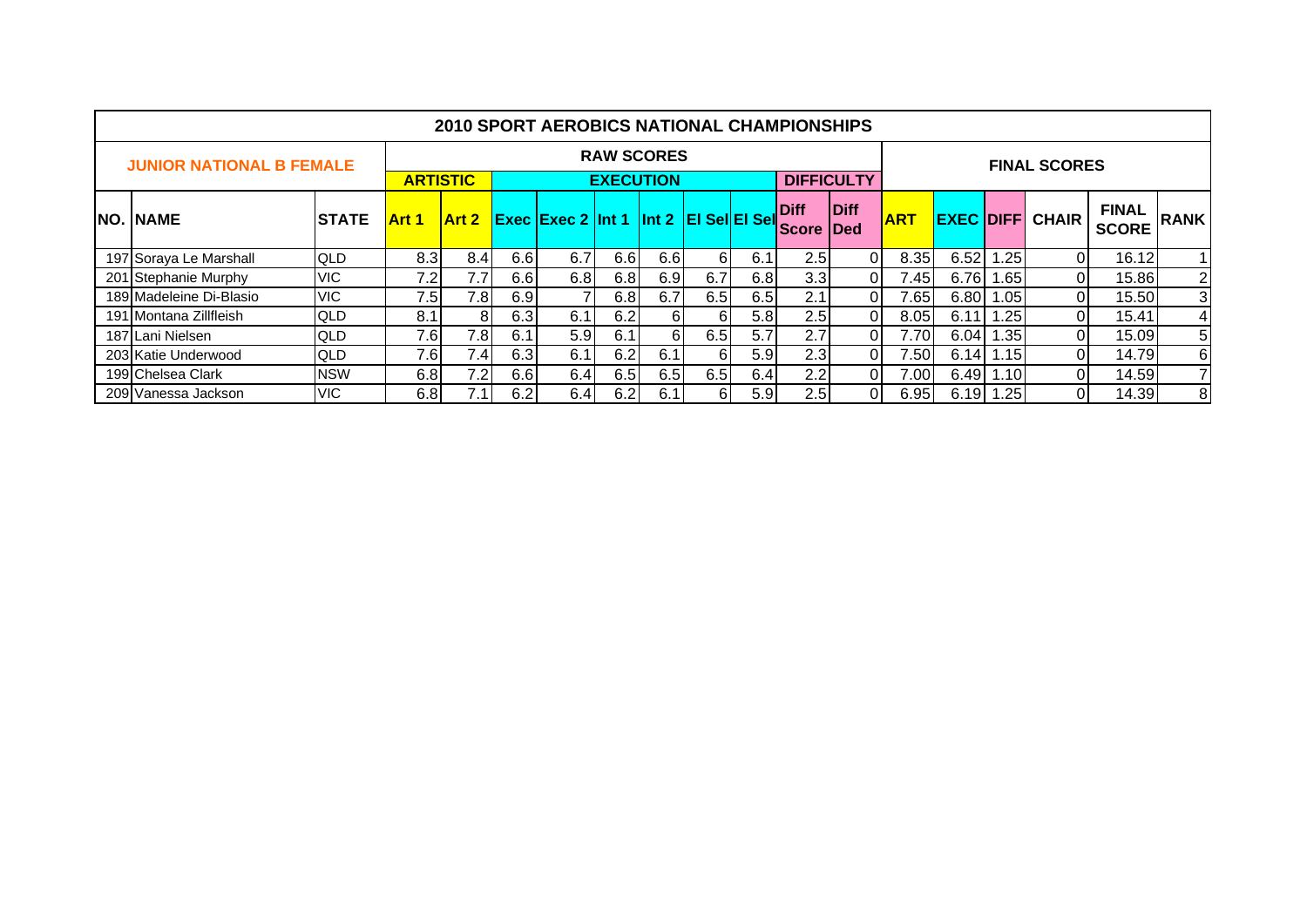|                                                          |              |                                                                                                       |     |                                                      | <b>2010 SPORT AEROBICS NATIONAL CHAMPIONSHIPS</b> |                   |     |     |                                  |                  |            |       |                |                        |                              |             |                |
|----------------------------------------------------------|--------------|-------------------------------------------------------------------------------------------------------|-----|------------------------------------------------------|---------------------------------------------------|-------------------|-----|-----|----------------------------------|------------------|------------|-------|----------------|------------------------|------------------------------|-------------|----------------|
| <b>JUNIOR NATIONAL A FEMALE</b>                          |              |                                                                                                       |     |                                                      |                                                   | <b>RAW SCORES</b> |     |     |                                  |                  |            |       |                |                        | <b>FINAL SCORES</b>          |             |                |
| <b>DIFFICULTY</b><br><b>ARTISTIC</b><br><b>EXECUTION</b> |              |                                                                                                       |     |                                                      |                                                   |                   |     |     |                                  |                  |            |       |                |                        |                              |             |                |
| NO. NAME                                                 | <b>Art 1</b> |                                                                                                       |     | $\vert$ Art 2 Exec Exec 2 Int 1 Int 2 EI SellEI Sell |                                                   |                   |     |     | <b>Diff</b><br><b>Score IDed</b> | <b>Diff</b>      | <b>ART</b> |       |                | <b>EXEC DIFF CHAIR</b> | <b>FINAL</b><br><b>SCORE</b> | <b>RANK</b> |                |
| 230 Rebecca Donato                                       | <b>VIC</b>   | 6.7                                                                                                   | 6.7 | 61                                                   | -6.1                                              | 6.6               | 6.7 | 6.7 |                                  | 3.9 <sub>l</sub> |            | 6.70  | 6.39           | .951                   |                              | 15.04       | $\overline{1}$ |
| 232 Shania McLean                                        | <b>QLD</b>   | 5.5<br>6.5<br>6.2<br>6.3<br>.751<br>5.5 <sub>1</sub><br>6.2<br>3.5<br>5.91<br>7.15 <sub>1</sub><br>01 |     |                                                      |                                                   |                   |     |     |                                  |                  |            | 14.81 | $\overline{2}$ |                        |                              |             |                |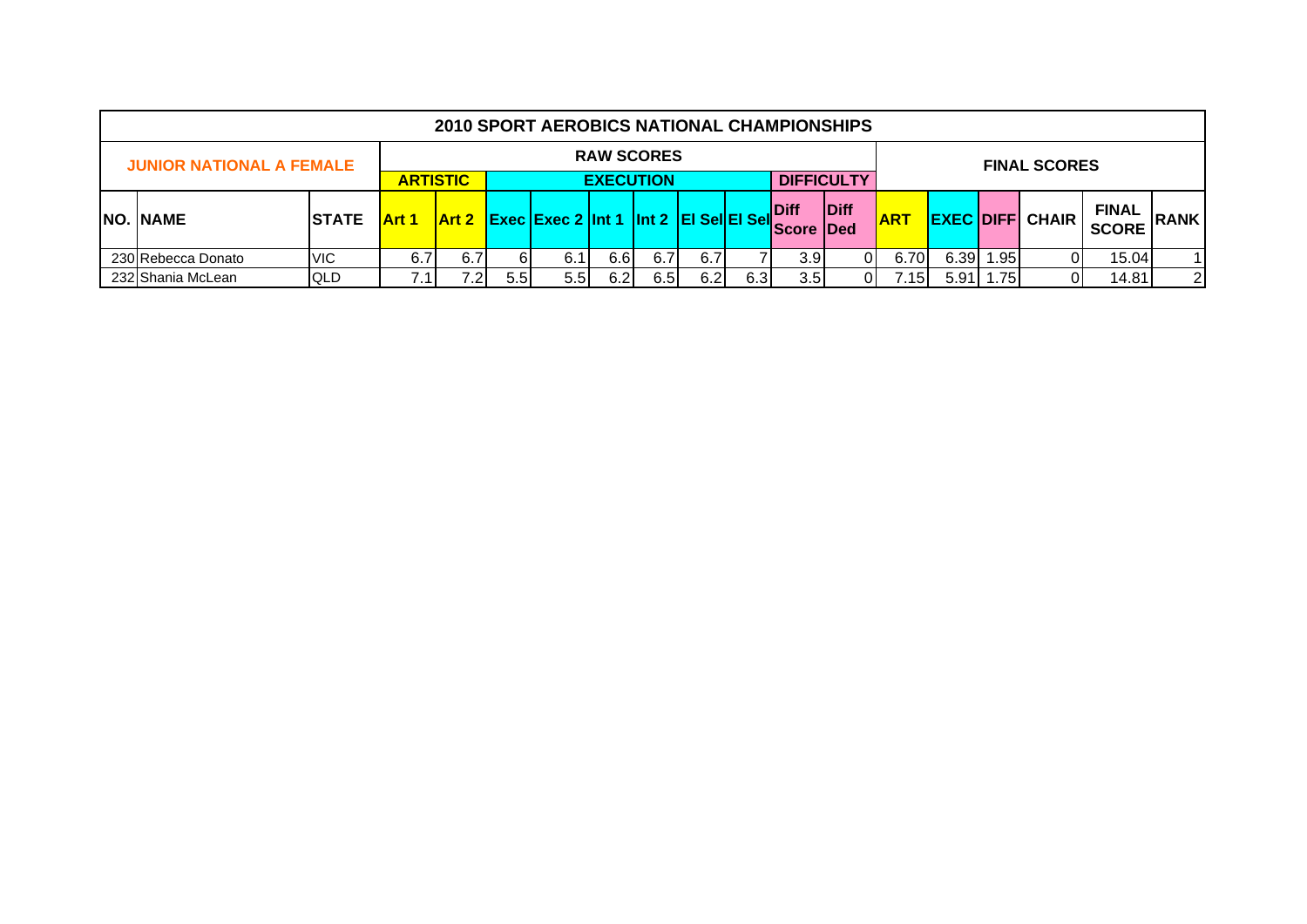|                                       |              |                 |              |      |      |     |                   |                                           | <b>2010 SPORT AEROBICS NATIONAL CHAMPIONSHIPS</b> |                                   |                   |            |          |             |                        |                              |                |
|---------------------------------------|--------------|-----------------|--------------|------|------|-----|-------------------|-------------------------------------------|---------------------------------------------------|-----------------------------------|-------------------|------------|----------|-------------|------------------------|------------------------------|----------------|
| <b>INTERMEDIATE NATIONAL B FEMALE</b> |              |                 |              |      |      |     | <b>RAW SCORES</b> |                                           |                                                   |                                   |                   |            |          |             | <b>FINALSCORES</b>     |                              |                |
|                                       |              | <b>ARTISTIC</b> |              |      |      |     | <b>EXECUTION</b>  |                                           |                                                   |                                   | <b>DIFFICULTY</b> |            |          |             |                        |                              |                |
| <b>NO. NAME</b>                       | <b>STATE</b> | Art 1           | <b>Art 2</b> |      |      |     |                   | Exec Exec 2 Int 1 Int 2 EI Sel 1 EI Sel 2 |                                                   | <b>Diff</b><br><b>IScore IDed</b> | Diff              | <b>ART</b> |          |             | <b>EXEC DIFF CHAIR</b> | <b>FINAL</b><br><b>SCORE</b> | <b>RANK</b>    |
| 233 Caitlin Murphy                    | VIC.         | 7.5             | 81           | 7.4  | 7.6  | 6.9 | 6.8               | 6.7                                       | 6.8                                               | 3.4                               |                   | 7.75       |          | 7.16 1.70   | 0                      | 16.61                        |                |
| 223 Deborah Greenbaum                 | <b>NSW</b>   | 7.6             | 7.9          | 7.2  |      | 6.9 | 6.8               | 6.5                                       | 6.5                                               | 3.4                               | ΩI                | 7.75       | 6.91     | 1.70        | 0                      | 16.36                        | $\overline{c}$ |
| 215 Bianca Holt                       | VIC.         | 7.8             | 7.5          | 7.1  | 7.3I |     | 6.9               | 6.61                                      | 6.5                                               | 2.2                               |                   | 7.65I      |          | 7.00 1.10   | 0.05                   | 15.70                        | 3              |
| 227 Amy Morrison                      | <b>QLD</b>   | 8.3             | 81           | 6.61 | 6.6  | 6.3 | 6.4               | 6.3                                       | 6.2                                               | 1.8 <sub>l</sub>                  |                   | 8.15       |          | $6.46$ 0.90 | 0                      | 15.51                        | 4              |
| 225 Rachael Johnson                   | <b>QLD</b>   | 6.9             | 6.6          | 7.1  |      | 6.3 | 6.2               | 6.2                                       | 6.1                                               | 31                                |                   | 6.75       |          | $6.63$ 1.50 | $\overline{0}$         | 14.88                        | 5              |
| 229 Maddy Guest                       | VIC.         | 6.6             |              | 6.61 | 6.8  | 6.5 | 6.6               | 6.4                                       | 6.3                                               | 2.7                               |                   | 6.80       | 6.59     | 1.35        | 01                     | 14.74                        | 6              |
| 237 Jaimee Cacic                      | VIC.         | 6.4             | 6.5          | 6.3  | 6.2  | 5.6 | 5.5               | 61                                        | 6                                                 | 2.8                               |                   | 6.45       | $5.99$ 1 | .401        | $\overline{0}$         | 13.84                        | $\overline{7}$ |
| 231 Emma Shelton                      | VIC.         | 6.6             | 6.5          | 61   | 6.3  | 61  | 61                | 61                                        | 61                                                | 1.8I                              |                   | 6.55       |          | $6.08$ 0.90 | 0                      | 13.53                        | 8              |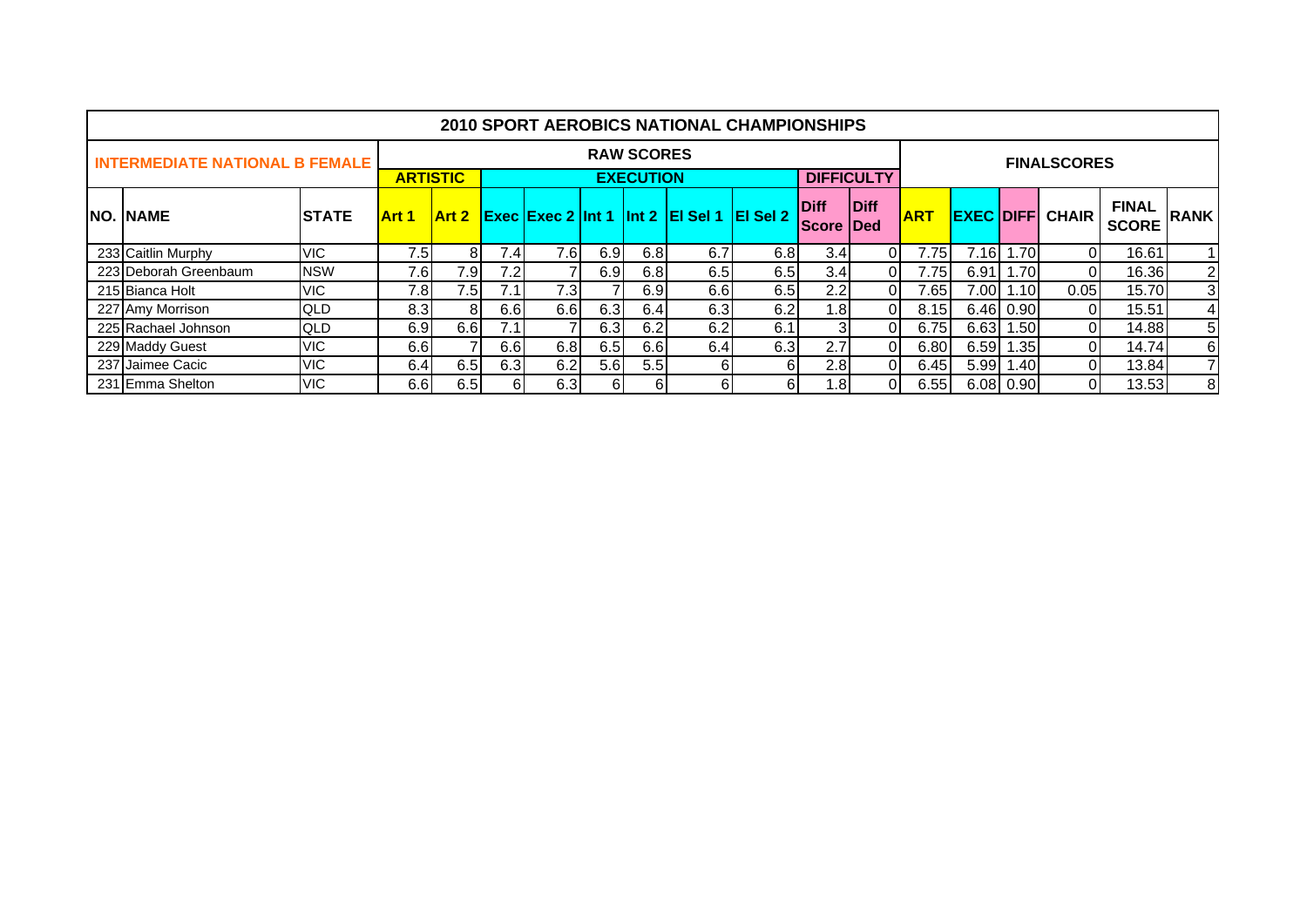|                                       |              |              |                                                                                                           |                  | <b>2010 SPORT AEROBICS NATIONAL CHAMPIONSHIPS</b> |     |                   |                  |      |                   |             |            |                  |                   |                     |                   |                |
|---------------------------------------|--------------|--------------|-----------------------------------------------------------------------------------------------------------|------------------|---------------------------------------------------|-----|-------------------|------------------|------|-------------------|-------------|------------|------------------|-------------------|---------------------|-------------------|----------------|
| <b>INTERMEDIATE NATIONAL A FEMALE</b> |              |              |                                                                                                           |                  |                                                   |     | <b>RAW SCORES</b> |                  |      | <b>DIFFICULTY</b> |             |            |                  |                   | <b>FINAL SCORES</b> |                   |                |
|                                       |              |              | <b>ARTISTIC</b><br><b>EXECUTION</b><br><b>Exec Exec 2 Int 1 Int 2 EI Sel EI Sel Score</b><br><b>Art 2</b> |                  |                                                   |     |                   |                  |      | <b>Diff</b>       | Diff        |            |                  |                   |                     | <b>FINAL</b>      |                |
| <b>NO. NAME</b>                       | <b>STATE</b> | <b>Art 1</b> |                                                                                                           |                  |                                                   |     |                   |                  |      |                   | <b>IDed</b> | <b>ART</b> | <b>EXEC DIFF</b> |                   | <b>CHAIR</b>        | <b>SCORE RANK</b> |                |
| 266 Briarly Collyns                   | <b>QLD</b>   | 7.9          | 81                                                                                                        | 5.81             | 5.8 <sub>1</sub>                                  | 6.2 | 6.6               | 6.6              | 6.8I | 3.8               |             | 95۱.'      | 6.16I            | 1.90 <sub>1</sub> |                     | 16.01             |                |
| 270 Maddison Kerr                     | <b>NSW</b>   | 6.5          | 6.7                                                                                                       | 6.6              |                                                   | 6.7 | 7.2               | 7.2I             | 7.4  | 4.2               |             | 6.60       |                  | $6.95$ 2.10       | $\overline{0}$      | 15.65             | $\overline{2}$ |
| 260 Megan Shroff                      | <b>QLD</b>   | 7.2          | 7.41                                                                                                      | 5.7              | 6.1                                               | 6.3 | 6.6               | 6.3 <sub>1</sub> | 6.91 | 4.2               | 01          | 7.30       | 6.21             | 2.10              | 01                  | 15.61             | 3              |
| 262 Tiarne Cummings                   | <b>QLD</b>   | 7.6I         | 7.7                                                                                                       | 5.81             | 5.8                                               | 6.4 | 6.5               | 6.21             | 6.2  | 31                |             | 7.651      | 6.08             | .50               | 01                  | 15.23             | $\overline{4}$ |
| 264 Chloe Pace                        | <b>VIC</b>   | 6.4          | 6.5                                                                                                       | 6.1              | 61                                                | 6.7 | 6.51              |                  |      | 3.2               | 01          | 6.45       | 6.41             | ا60. ا            | 01                  | 14.46             | 5              |
| 268 Madison Napper                    | QLD          | 7.31         | 7.4 <sub>1</sub>                                                                                          | 5.3 <sub>1</sub> | 5.2                                               | 6.2 | 6.5               | 6.1              | 6.41 | 2.5               |             | 35۱.'      | 5.78             | .25               | ΩI                  | 14.38             | 6              |
| 258 Jemima Sanzari                    | <b>VIC</b>   | 6.6I         | 6.7                                                                                                       | 5.71             | 5.4                                               | 6.4 | 6.3               | 6.51             | 6.21 |                   | ΩI          | 6.65       | 5.95             | .501              | 0.05                | 14.05             |                |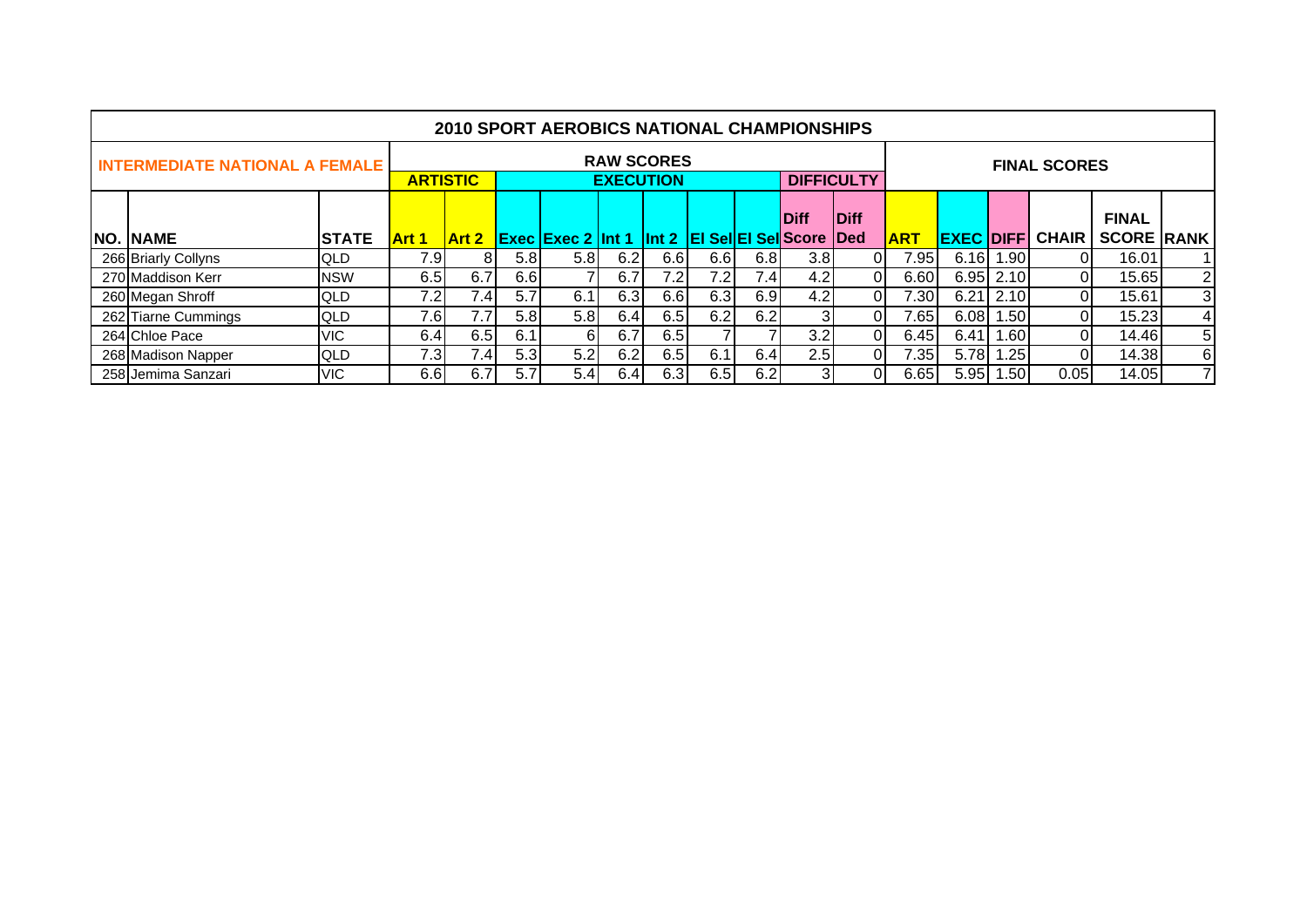|                                |              |                                                                                                                                                                                                                                      |                |     | <b>2010 SPORT AEROBICS NATIONAL CHAMPIONSHIPS</b> |                  |                   |     |     |                  |    |                |                              |                  |                     |       |   |
|--------------------------------|--------------|--------------------------------------------------------------------------------------------------------------------------------------------------------------------------------------------------------------------------------------|----------------|-----|---------------------------------------------------|------------------|-------------------|-----|-----|------------------|----|----------------|------------------------------|------------------|---------------------|-------|---|
| <b>ADULT NATIONAL B FEMALE</b> |              |                                                                                                                                                                                                                                      |                |     |                                                   |                  | <b>RAW SCORES</b> |     |     |                  |    |                |                              |                  | <b>FINAL SCORES</b> |       |   |
| <b>NO. NAME</b>                | <b>STATE</b> | <b>DIFFICULTY</b><br><b>ARTISTIC</b><br><b>EXECUTION</b><br>Diff<br><b>Diff</b><br><b>Art 2</b> Exec Exec 2 Int 1 Int 2 EI Sel EI Sell<br><b>ART</b><br><b>EXEC DIFF CHAIR</b><br><b>Art 1</b><br><b>IScore</b><br><b>IDed</b><br>01 |                |     |                                                   |                  |                   |     |     |                  |    |                | <b>FINAL</b><br><b>SCORE</b> | <b>RANK</b>      |                     |       |   |
| 243 Suzi Price                 | <b>WA</b>    | 8.3                                                                                                                                                                                                                                  | 8.5            | 7.4 | 7.6                                               | 7.2 <sub>1</sub> |                   | 6.7 | 6.8 | 3.3 <sub>l</sub> |    | 8.40           | 7.25                         | .65              | 01                  | 17.30 |   |
| 241 Michelle Godber            | <b>WA</b>    | 7.9                                                                                                                                                                                                                                  | 8.1            | 7.3 | 7.1                                               | 7.1              |                   | 6.7 | 6.7 |                  | 01 | 8.00           | 7.06                         | 1.50             | 01                  | 16.56 | 2 |
| 239 Ashleigh Donovan           | <b>NSW</b>   | 7.7                                                                                                                                                                                                                                  | 8 <sub>1</sub> | 6.6 |                                                   | 6.4              | 6.3               | 6.2 | 6.2 | 2.9              | ΟI | 7.85           | 6.55                         | 1.45             | ΟI                  | 15.85 | 3 |
| 249 Vanessa Pink               | <b>WA</b>    | 7.6                                                                                                                                                                                                                                  |                | 6.5 | 6.7                                               | 6.7              | 6.6               | 6.5 | 6.6 | 2.2              | ΟI | $^{\prime}.30$ | 6.61                         | 1.101            | ΟI                  | 15.01 | 4 |
| 245 Casey Sutherland           | QLD          | 7.1                                                                                                                                                                                                                                  |                | 6.1 | 6.2                                               | 6.4              | 6.3               | 6.4 | 6.4 | 2.2              | 01 | .05            | 6.26                         | 1.101            | 01                  | 14.41 | 5 |
| 247 Leah Dougherty             | <b>VIC</b>   | 6.9                                                                                                                                                                                                                                  | 6.6            | 6.3 | 6.5                                               | 6.2              | 6.3               | 6.2 | 6.2 | 2.6              | 01 | 6.75           | 6.32                         | .30 <sub>1</sub> | 01                  | 14.37 | 6 |
| 251 Teanna Dulanovic           | <b>NSW</b>   | 6.4                                                                                                                                                                                                                                  | 6.6            | 6.1 | 6.3                                               | 61               |                   | 61  | 6.2 | 2.1              | ΟI | 6.50           | 6.12                         | 1.05             | 01                  | 13.67 | 7 |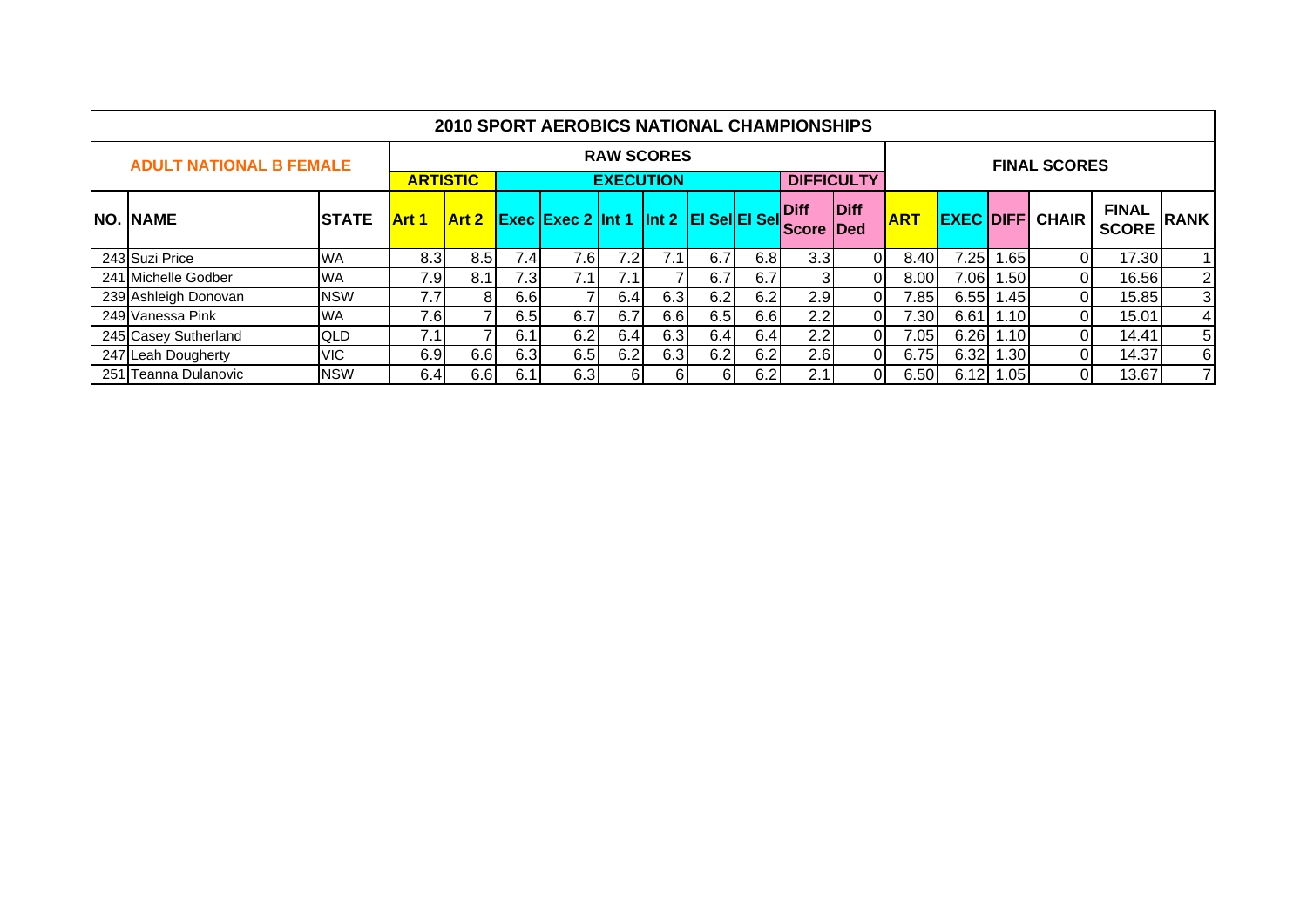|                                |              |                 |               |      |                  |      |                   |                                                  | <b>2010 SPORT AEROBICS NATIONAL CHAMPIONSHIPS</b> |                  |                   |            |      |           |                        |                   |                |
|--------------------------------|--------------|-----------------|---------------|------|------------------|------|-------------------|--------------------------------------------------|---------------------------------------------------|------------------|-------------------|------------|------|-----------|------------------------|-------------------|----------------|
| <b>ADULT NATIONAL A FEMALE</b> |              |                 |               |      |                  |      | <b>RAW SCORES</b> |                                                  |                                                   |                  |                   |            |      |           | <b>FINAL SCORES</b>    |                   |                |
|                                |              | <b>ARTISTIC</b> |               |      |                  |      | <b>EXECUTION</b>  |                                                  |                                                   |                  | <b>DIFFICULTY</b> |            |      |           |                        |                   |                |
|                                |              |                 |               |      |                  |      |                   |                                                  |                                                   | <b>Diff</b>      | <b>Diff</b>       |            |      |           |                        | <b>FINAL</b>      |                |
| <b>NO. NAME</b>                | <b>STATE</b> | <b>Art 1</b>    | <b>IArt 2</b> |      |                  |      |                   | <b>Exec Exec 2 Int 1 Int 2 EI Sel 1 EI Sel 2</b> |                                                   | <b>Score Ded</b> |                   | <b>ART</b> |      |           | <b>EXEC DIFF CHAIR</b> | <b>SCORE RANK</b> |                |
| 246 Caitlin Shipsides          | VIC.         | 8.              | 8.1           | 6.3  | 6.4              | 7.3I | 7.1               |                                                  |                                                   | 3.9              |                   | 8.10       | 6.76 | 1.95      |                        | 16.81             |                |
| 242 Shayliesh Emmett           | VIC.         | 8.1             | 8.1           | 6.2  | 61               | 7.2  |                   |                                                  |                                                   | 3.1              | ΩI                | 8.10       | 6.58 | 1.55      |                        | 16.23             | $\overline{2}$ |
| 250 Katarina Weber             | <b>NSW</b>   | 7.5             | 7.41          | 6.3  | 6.61             |      | 7.5               |                                                  | 7.2                                               | 3.7              |                   | 7.45       | 6.82 | 1.85      |                        | 16.12             | 3              |
| 244 Alicia Salerno             | <b>WA</b>    | 7.5             | 7.5           | 6.2  | 6.2              |      |                   |                                                  |                                                   | 3.7              |                   | 7.50       | 6.60 | 1.85      | 0.1                    | 15.85             | $\overline{4}$ |
| 238 Monica Sweenev             | <b>QLD</b>   | 7.7             | 7.7           | 5.91 | 5.9 <sub>l</sub> | 6.8  | 7.2               | 6.9                                              |                                                   |                  |                   | 7.70       | 6.44 | 1.501     |                        | 15.64             | 5              |
| 248 Ashlea Gates               | <b>NSW</b>   |                 | 6.8           | 61   | 6.3              |      | 4. 4              | 6.9                                              | 7.21                                              | 4.1              |                   | 6.90       |      | 6.65 2.05 |                        | 15.60             | 6              |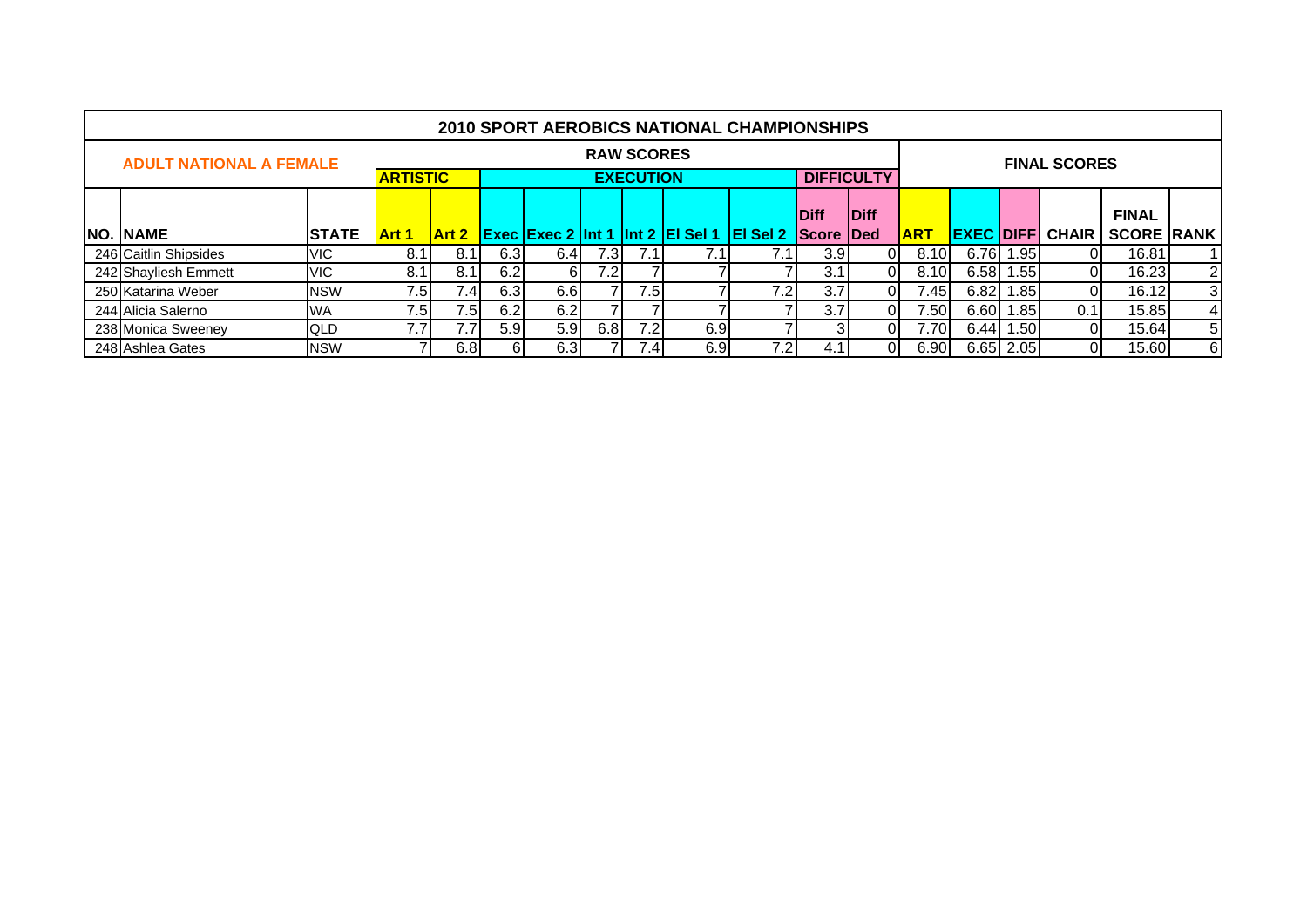|                                       |               |                 |                                                                                      |     |    |     |                   | <b>2010 SPORT AEROBICS NATIONAL CHAMPIONSHIPS</b> |                   |       |      |            |  |       |                        |                   |  |
|---------------------------------------|---------------|-----------------|--------------------------------------------------------------------------------------|-----|----|-----|-------------------|---------------------------------------------------|-------------------|-------|------|------------|--|-------|------------------------|-------------------|--|
| <b>INTERMEDIATE NATIONAL A MALE I</b> |               |                 |                                                                                      |     |    |     | <b>RAW SCORES</b> |                                                   |                   |       |      |            |  |       | <b>FINAL SCORES</b>    |                   |  |
|                                       |               | <b>ARTISTIC</b> |                                                                                      |     |    |     | <b>EXECUTION</b>  |                                                   | <b>DIFFICULTY</b> |       |      |            |  |       |                        |                   |  |
|                                       |               |                 |                                                                                      |     |    |     |                   |                                                   |                   |       |      |            |  |       |                        |                   |  |
|                                       |               |                 | <b>IDiff</b><br><b>IDiff</b>                                                         |     |    |     |                   |                                                   |                   |       |      |            |  |       |                        | <b>FINAL</b>      |  |
| <b>NO. NAME</b>                       | <b>ISTATE</b> | Art 1           | Art 2 Exec Exec 2 Int 1 Int 2 EI Sel 1 EI Sel 2 Score Ded<br>5.5 <sub>1</sub><br>2.3 |     |    |     |                   |                                                   |                   |       |      | <b>ART</b> |  |       | <b>EXEC DIFF CHAIR</b> | <b>SCORE RANK</b> |  |
| 252 Yoshi Fujihara                    | <b>VIC</b>    | 4.9             | 4.8I                                                                                 | 5.3 | 51 | 6.5 |                   | 5.6                                               | ЭI                | 4.85I | 5.56 | 1.15       |  | 11.56 |                        |                   |  |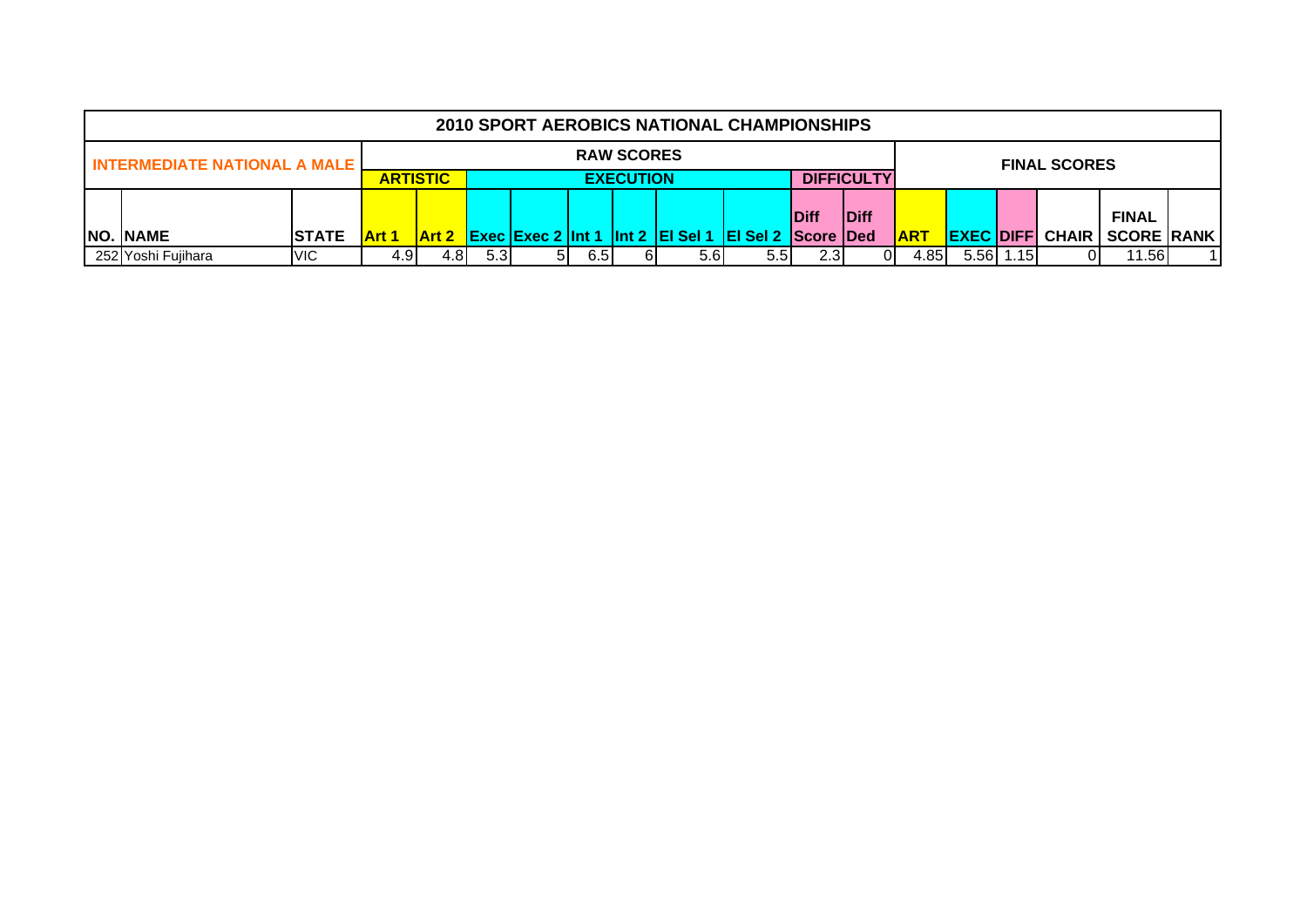|                               |              |              |                                                              |    | <b>2010 SPORT AEROBICS NATIONAL CHAMPIONSHIPS</b> |                   |                |     |      |             |              |             |       |                        |                   |  |
|-------------------------------|--------------|--------------|--------------------------------------------------------------|----|---------------------------------------------------|-------------------|----------------|-----|------|-------------|--------------|-------------|-------|------------------------|-------------------|--|
| <b>SENIOR NATIONAL A MALE</b> |              |              |                                                              |    |                                                   | <b>RAW SCORES</b> |                |     |      |             |              |             |       | <b>FINAL SCORES</b>    |                   |  |
|                               |              |              |                                                              |    |                                                   |                   |                |     |      |             |              |             |       |                        |                   |  |
|                               |              |              | <b>DIFFICULTY</b><br><b>EXECUTION</b><br><b>ARTISTIC</b>     |    |                                                   |                   |                |     |      |             |              |             |       |                        |                   |  |
|                               |              |              |                                                              |    |                                                   |                   |                |     |      | <b>Diff</b> | <b>IDiff</b> |             |       |                        | <b>FINAL</b>      |  |
| <b>NO. NAME</b>               | <b>STATE</b> | <b>Art 1</b> | <b>Art 2</b> Exec Exec 2 Int 1 Int 2 EI Sel EI Sel Score Ded |    |                                                   |                   |                |     |      |             |              | <u> ART</u> |       | <b>EXEC DIFF CHAIR</b> | <b>SCORE RANK</b> |  |
| 254 Ryuun Fujihara            | <b>VIC</b>   | 6.3          | 6.5I                                                         | 61 | ь.                                                | 6.8               | $^{\prime}$ .1 | 6.8 | 2.91 | 6.40        | 6.45 1.45    |             | 14.30 |                        |                   |  |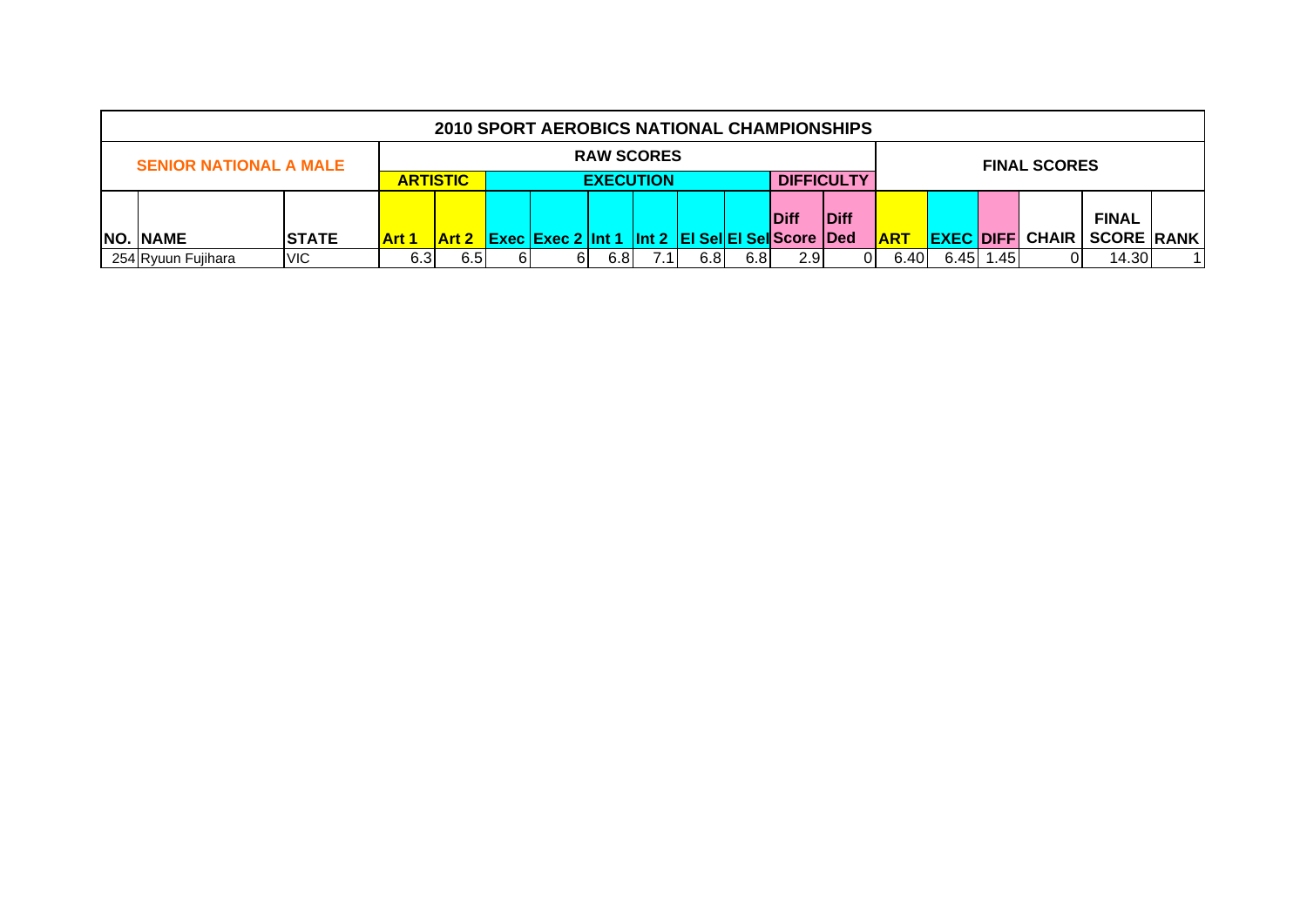|      |                                    |               |       | <b>2010 SPORT AEROBICS NATIONAL CHAMPIONSHIPS</b> |                   |     |                        |                     |       |                  |      |                     |                              |             |
|------|------------------------------------|---------------|-------|---------------------------------------------------|-------------------|-----|------------------------|---------------------|-------|------------------|------|---------------------|------------------------------|-------------|
|      | <b>NATIONAL DEVELOPMENT FEMALE</b> |               |       |                                                   | <b>RAW SCORES</b> |     |                        |                     |       |                  |      | <b>FINAL SCORES</b> |                              |             |
|      |                                    |               |       | <b>ARTISTIC</b>                                   | <b>EXECUTION</b>  |     |                        | <b>DIFFICULTY</b>   |       |                  |      |                     |                              |             |
| INO. | <b>NAME</b>                        | <b>ISTATE</b> | Art 1 | Art 2                                             | $Exec 1$ Exec 2   |     | <b>IDiff</b><br>lScore | <b>Diff Ded ART</b> |       | <b>EXEC DIFF</b> |      | <b>CHAIR</b>        | <b>FINAL</b><br><b>SCORE</b> | <b>RANK</b> |
|      | 180 Jazmin Crawford                | <b>WA</b>     | 8.0   | 8.0                                               | 8.2               | 8.4 | . 61                   | 0.01                | 8.00  | 8.30             | 0.80 |                     | 17.10                        |             |
|      | 182 Giveney How                    | <b>WA</b>     | 7.8   | 7.9                                               |                   | 8.3 | . 61                   |                     | 7.85I | 8.15             | 0.80 |                     | 16.80                        | 2           |
|      | 184 Carissa Curia                  | <b>WA</b>     | 7.5   | 7.5                                               | 7.9I              | 8.1 | 5۱. .                  | 0.01                | 7.50  | 8.00             | 0.75 |                     | 16.25                        | 3           |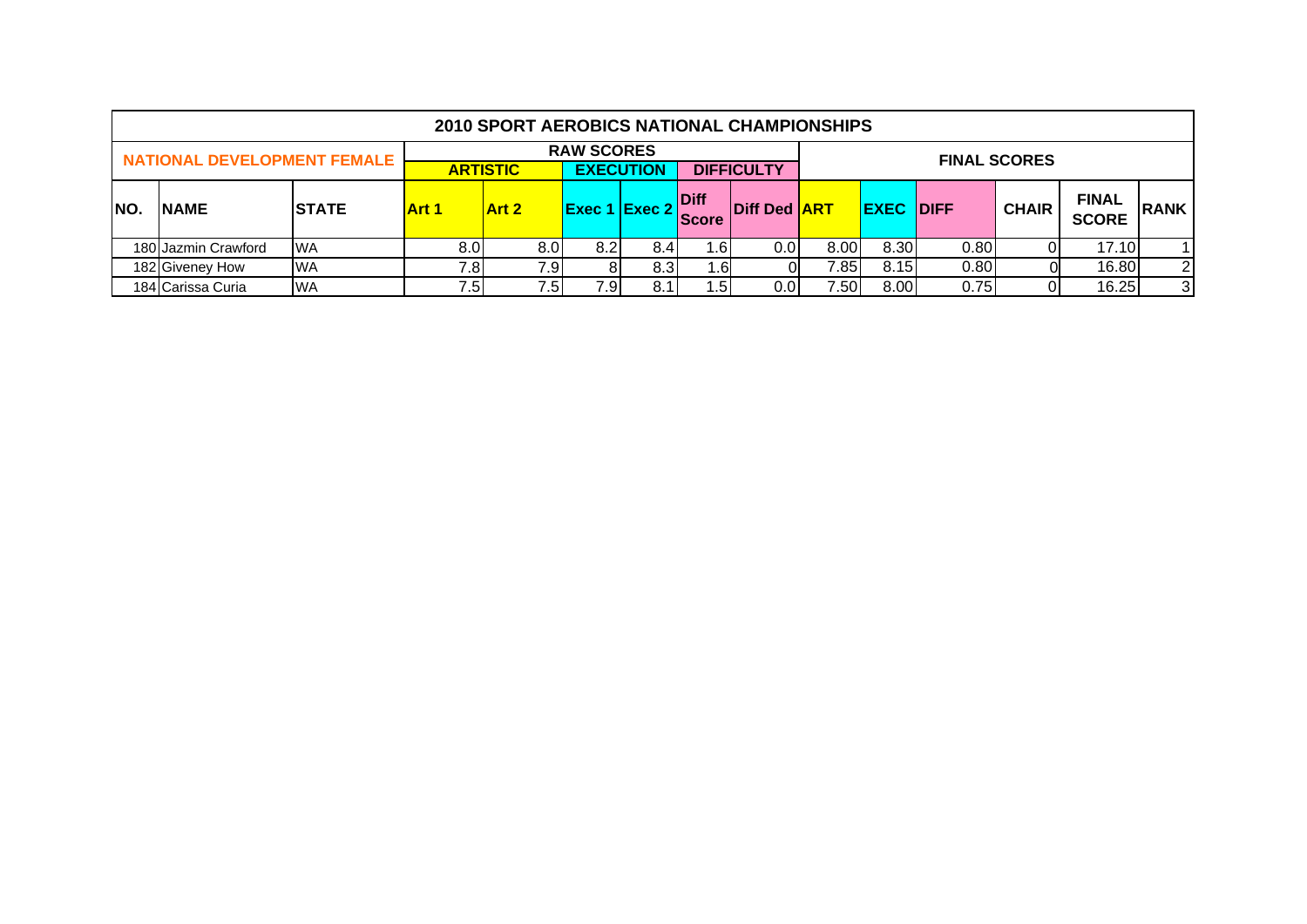| <b>2010 SPORT AEROBICS NATIONAL CHAMPIONSHIPS</b> |                                                          |              |              |                  |                                                |                     |     |     |     |             |              |            |      |                  |                        |                                   |     |
|---------------------------------------------------|----------------------------------------------------------|--------------|--------------|------------------|------------------------------------------------|---------------------|-----|-----|-----|-------------|--------------|------------|------|------------------|------------------------|-----------------------------------|-----|
| <b>SENIOR NATIONAL A PAIR</b>                     |                                                          |              |              |                  | <b>RAW SCORES</b>                              | <b>FINAL SCORES</b> |     |     |     |             |              |            |      |                  |                        |                                   |     |
|                                                   | <b>DIFFICULTY</b><br><b>ARTISTIC</b><br><b>EXECUTION</b> |              |              |                  |                                                |                     |     |     |     |             |              |            |      |                  |                        |                                   |     |
|                                                   |                                                          |              |              |                  |                                                |                     |     |     |     |             |              |            |      |                  |                        |                                   |     |
| <b>NO. NAME</b>                                   | <b>STATE</b>                                             | <b>Art 1</b> | <b>Art 2</b> |                  | Exec Exec 2 Int 1 Int 2 EI SellEI SelScore Ded |                     |     |     |     | <b>Diff</b> | <b>IDiff</b> | <b>ART</b> |      |                  | <b>EXEC DIFF CHAIR</b> | <b>FINAL</b><br><b>SCORE RANK</b> |     |
| <b>Rheece Campbell</b>                            |                                                          |              |              |                  |                                                |                     |     |     |     |             |              |            |      |                  |                        |                                   |     |
| 256 Rachael Capp                                  | <b>VIC</b>                                               |              |              | 5.5 <sub>1</sub> | 5.7                                            | 6.7                 | 7.2 | 6.6 | 6.7 | 2.5         | 01           | 7.051      | 6.22 | .25 <sub>1</sub> | 0.05                   | 14.47                             | 1 I |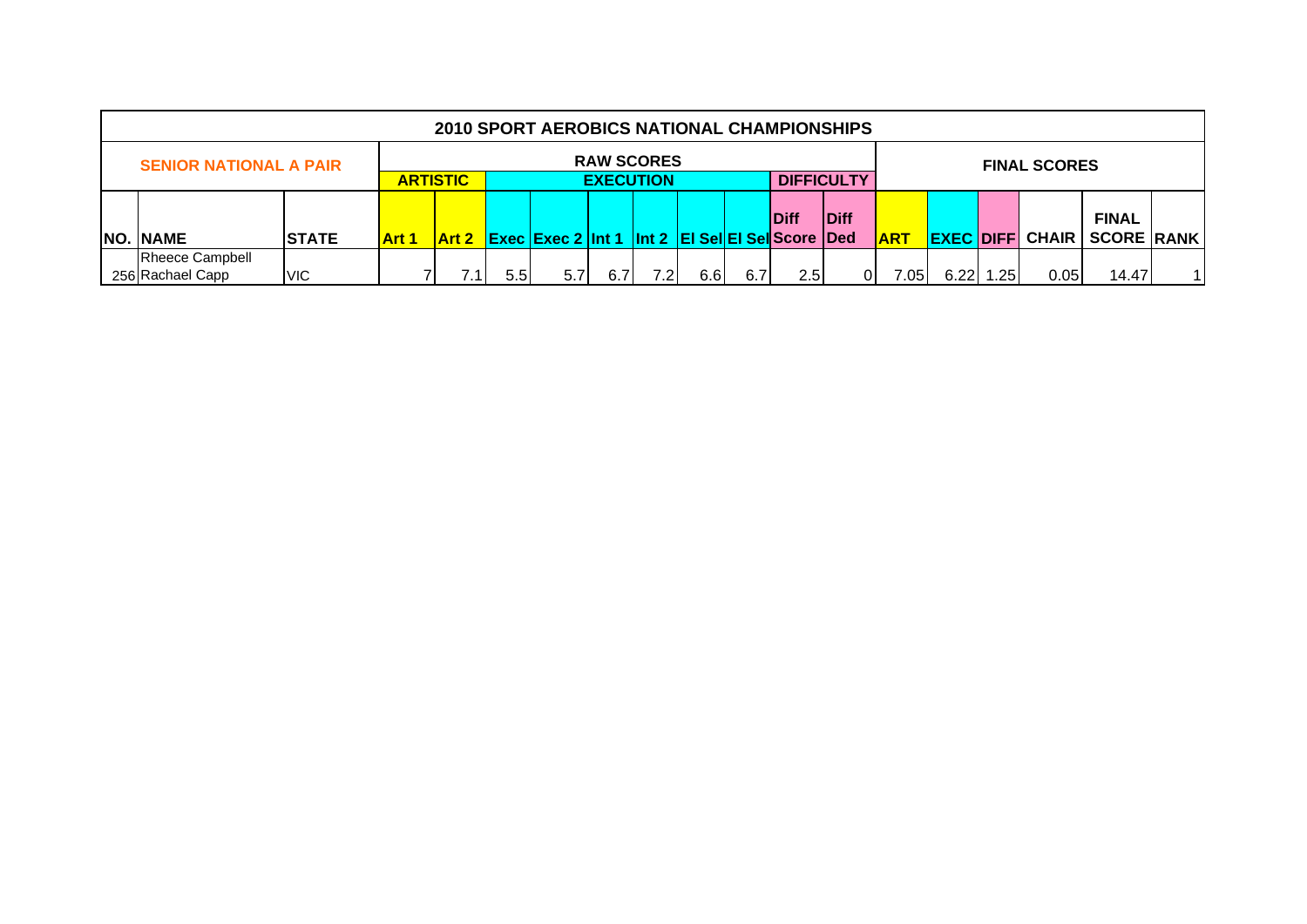| <b>2010 SPORT AEROBICS NATIONAL CHAMPIONSHIPS</b> |              |                                     |      |     |                                                              |                   |                     |      |             |              |                   |            |  |           |                        |                   |  |
|---------------------------------------------------|--------------|-------------------------------------|------|-----|--------------------------------------------------------------|-------------------|---------------------|------|-------------|--------------|-------------------|------------|--|-----------|------------------------|-------------------|--|
| <b>ADULT NATIONAL A MALE</b>                      |              |                                     |      |     |                                                              | <b>RAW SCORES</b> | <b>FINAL SCORES</b> |      |             |              |                   |            |  |           |                        |                   |  |
|                                                   |              | <b>EXECUTION</b><br><b>ARTISTIC</b> |      |     |                                                              |                   |                     |      |             |              | <b>DIFFICULTY</b> |            |  |           |                        |                   |  |
|                                                   |              |                                     |      |     |                                                              |                   |                     |      |             |              |                   |            |  |           |                        |                   |  |
|                                                   |              |                                     |      |     |                                                              |                   |                     |      | <b>Diff</b> | <b>IDiff</b> |                   |            |  |           | <b>FINAL</b>           |                   |  |
| <b>NO. NAME</b>                                   | <b>STATE</b> | <b>Art 1</b>                        |      |     | <b>Art 2 Exec Exec 2 Int 1 Int 2 EI Sel EI Sel Score Ded</b> |                   |                     |      |             |              |                   | <b>ART</b> |  |           | <b>EXEC DIFF CHAIR</b> | <b>SCORE RANK</b> |  |
| 272 Musashi Fuijhara                              | <b>VIC</b>   | 4.8I                                | 4.90 | 6.1 | 6                                                            | 6.6               | 6.8                 | 6.5I | 6.4         | .81          |                   | 4.85I      |  | 6.33 0.90 |                        | 12.08             |  |